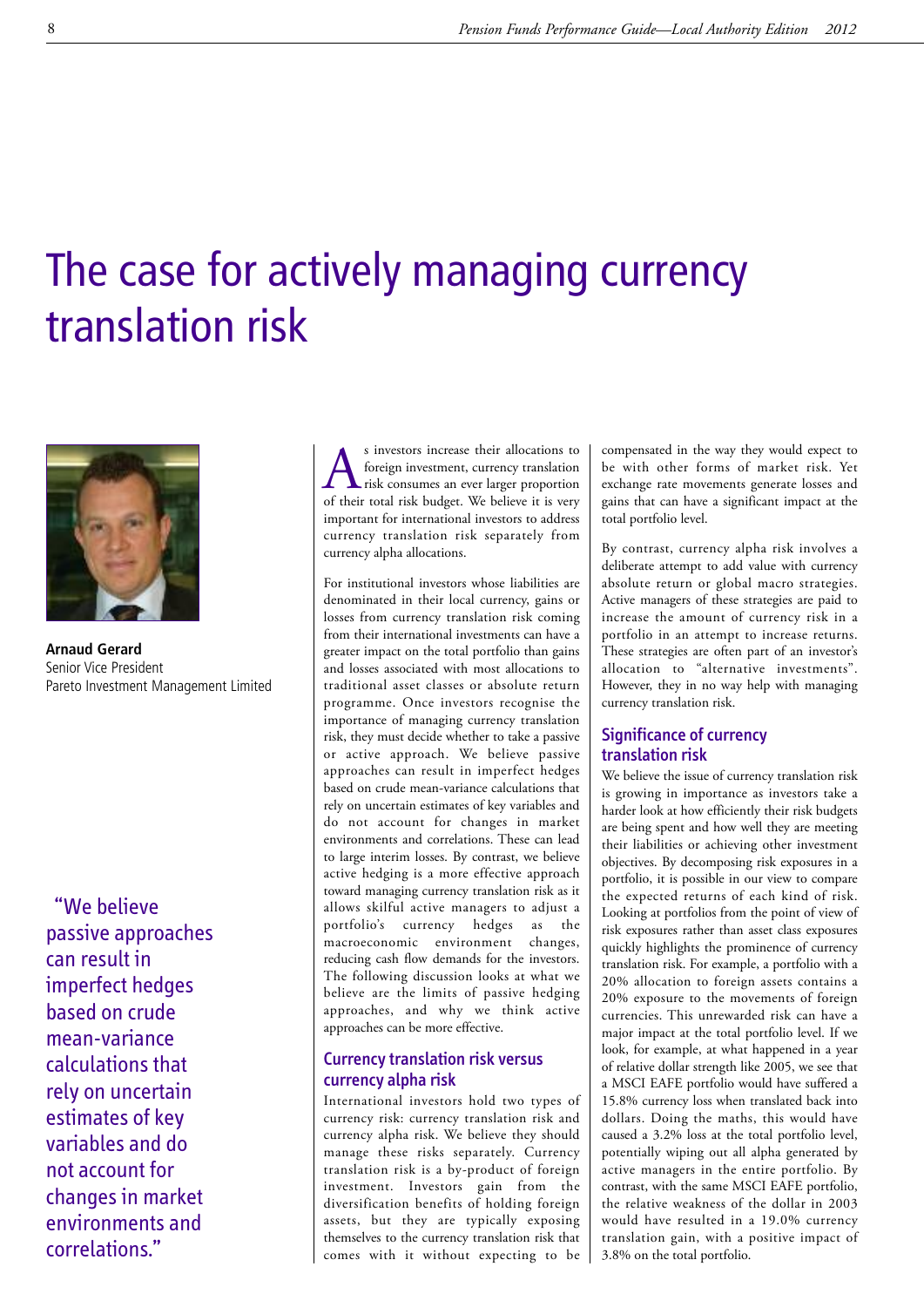**Figure 1: All variables known**



**Figure 2: Variance & co-variance unknown**

These fluctuations highlight the importance of implementing a well-defined hedging policy at the total portfolio level to manage this currency translation risk. Note that we evaluate that risk in terms of the cumulative loss that can be sustained over a given period rather than the standard deviation of returns. We think this is a more realistic definition of that risk since, for example, it is quite possible for currency movements to generate a 5% loss over the course of a year without having a noticeable impact on the volatility of portfolio returns.

#### Active versus passive hedging

Once investors have accepted the need for hedging currency translation risk, they need to decide if they will take an active or passive approach. A passive approach or static hedge has the advantage that it is relatively straightforward to implement. However, although it can reduce currency losses, it equally reduces the opportunity to make currency gains, so there is no expected return from this activity. There are also implementation costs and the costs of managing the generated cash flows needed to fund currency derivatives. A larger problem involves the difficulties of identifying an optimum passive hedge ratio for a portfolio, as the calculations are based on variables that are very difficult to estimate with any degree of certainty *a priori* and can change as macroeconomic conditions change.

The usual approach to calculating a passive hedge ratio for a portfolio involves estimating the mean return and standard deviation values for both a fully hedged portfolio and an unhedged portfolio, and calculating the correlation between the two. Running those three variables (mean returns, standard deviation, correlation) through a mean variance optimisation process will yield an estimated optimum hedge for the sample portfolio. For example, if we take a portfolio that is allocated 60% to equities and 40% to bonds, and assume a mean return of 10% and a standard deviation, or volatility, of 12% for the unhedged portfolio; and a mean return of 2%







and volatility of 9% for the fully hedged portfolio, with a correlation between the two of -0.2, a mean variance optimisation calculation would propose a 58% hedge ratio for an optimal passive hedge, as shown in Figure 1.

But the above exercise assumes that we are confident of our estimates of the mean return, volatility and correlation or covariance of the fully hedged and unhedged portfolios. In the real world, volatility and correlations can be